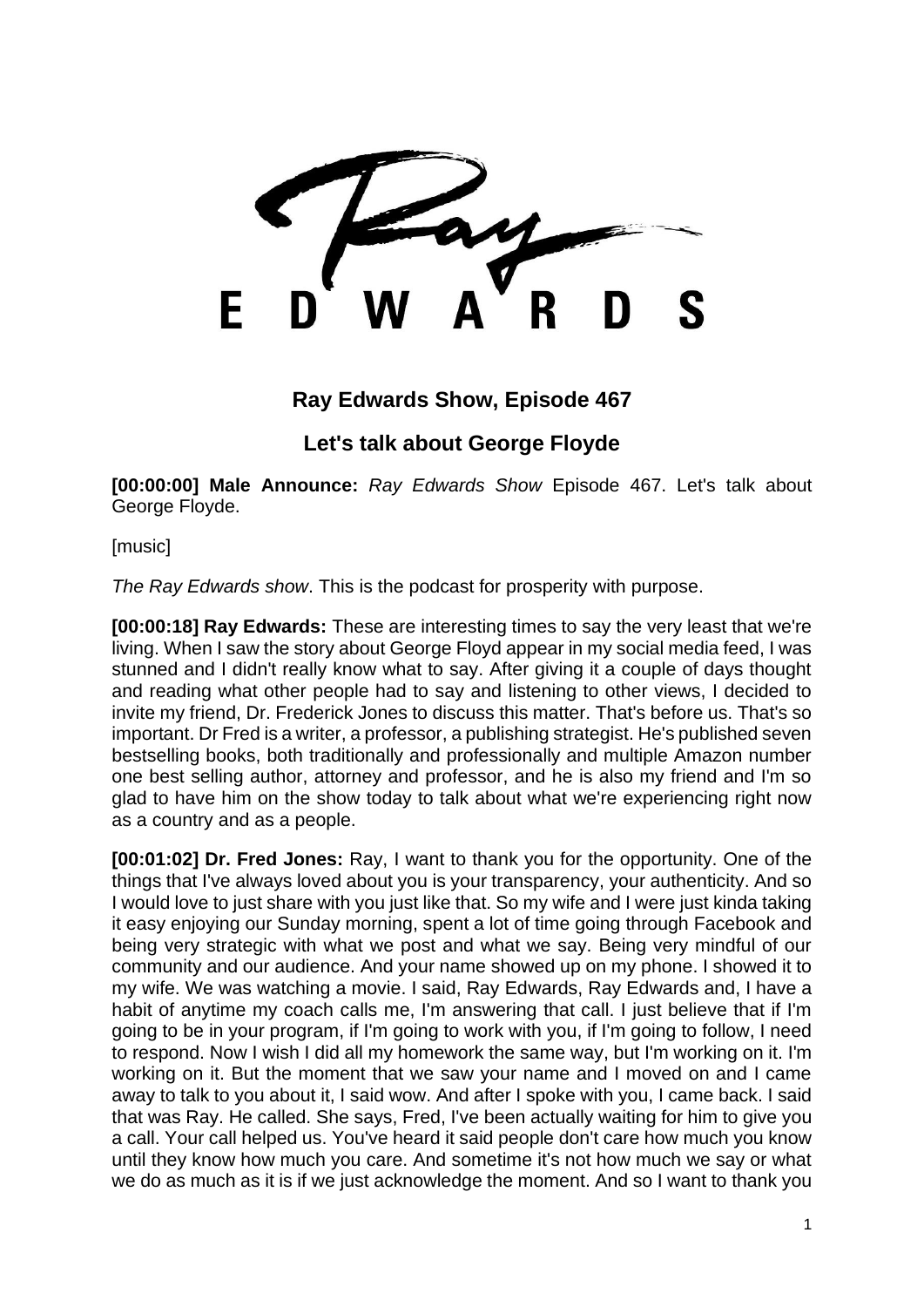for the call and thank you for acknowledging the moment and I'm glad to be here having this conversation with you because I believe it's an opportunity for us.

**[00:02:49] Ray:** Why do you say that? What's the opportunity we have?

**[00:02:52] Dr. Fred Jones:** The opportunity is one of experience. When you can experience my pain as close as possible to the reality of my pain, then your life experience changes. If you truly care about me and when you care as you've done right here and shown, then you will take action. When you take action on behalf of someone whose actions have been ignored, the reaction and the result is going to be different. Wow. And that is what I see happening now across our nation.

**[00:03:43] Ray:** Talk to me more about that. I mean, you've seen this coming. This is not a surprise to you.

**[00:03:49] Dr. Fred Jones:** I have, I have. I'm 60 years old and born February the fifth 1960 I was born in the middle of the city, ends the boycotts back then and over the 60 years of living, I've had to manage how I communicate, how I relate, how I respect, how I interact with law enforcement in order to stay alive even as something as a speeding ticket. For example, Ray, about three months ago. No, it was like December, November, I got pulled over in Pineville, Louisiana. Now I want you to hear this. The driver hit me from behind. I got hit from behind and the rule of law, normally if you get hit from behind, the other person's wrong.

### **[00:04:41] Ray:** Right.

**[00:04:43] Dr. Fred Jones:** Who got charged, who got chewed out on the side of the road and who got written up and arrested? I did. You say, how did it happen? That's just un-explainable. I told my story, she told her story and they didn't believe me. And they brought in the supervisor and I'm like, sir, I didn't do anything, she hit me. You know, long story short, I got arrested, but I had to hire a lawyer to get that all cleared away.

#### **[00:05:17] Ray:** You got arrested?

**[00:05:19] Dr. Fred Jones:** They didn't take me to jail. They wrote up the arrest, took a mugshot of me and I had to get a lawyer to get that all worked out.

**[00:05:30] Ray:** Unbelievable.

**[00:05:31] Dr. Fred Jones:** But the opportunity, right, the opportunity is this, here's a Benjamin Franklin quote that I'll give you. The quote goes like this, justice will never be served until those who are unaffected are as outraged as those who are. So one of the things that I've seen that I have never seen before is that White's on my Facebook page and my community are commenting on my page and speaking out. And I think that's the opportunity that we have now to bring about something that's going to change.

**[00:06:08] Ray:** Well, I pray that's true. I believe that's true. And I've been thinking about what to say about this. What, and I've tentatively made some posts online on Facebook and I've tried to, in Twitter and Instagram and I've tried to keep my comments positive, but acknowledging the reality that there's a real heinously evil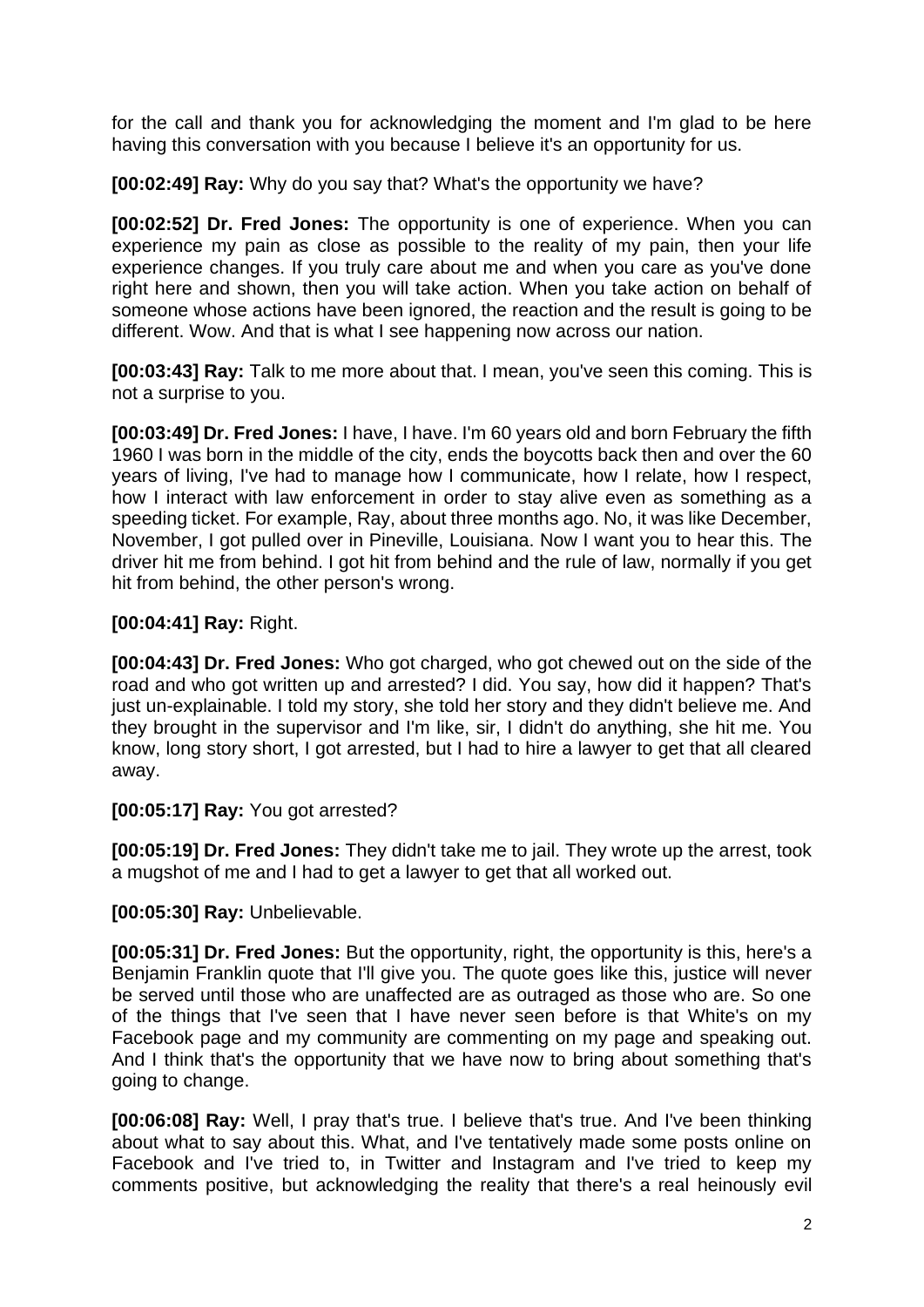problem that we need to solve together. And I've been surprised at the backlash I've gotten out of what I thought, were fairly even keeled comments and people just gone off on me and on both sides of the issue. And I'm like, what can I say to have a dialogue with you?

**[00:06:51] Dr. Fred Jones:** Right, Ray without going into detail, do you mind maybe giving me one of them?

**[00:06:56] Ray:** I'll give you one. One, one was from a black person who said, you don't know what you're talking about. You're white. You've never had to live with this problem. This is not your issue, butt out. There were not as polite.

**[00:07:10] Dr. Fred Jones:** All right, well you and I know that there are a lot of the social media world and people's comments online they're coming from all over the world and coming from various levels. I have a quote that I live by it says, never argue with a fool, they will drag you down to their level and beat you with experience. So that, that comment, that reaction to your comment was someone who doesn't understand because when your problem becomes my problem and my problem become your problem now we're talking about America. Because we are one family. We are one body.

**[00:07:54] Ray:** Yes, and we've had this problem, this divide from the beginning. Our founding documents says all men are created equal, but we weren't living that way when we signed that document. I say we, I wasn't there and you weren't there. But you know what I'm saying?

**[00:08:08] Dr. Fred Jones:** Right, right.

**[00: 08:09] Ray:** Many of the men who signed that declaration of independence about all men being equal and having the freedom to pursue life, Liberty, and the pursuit of happiness, some of those men were slave owners. This is today. I mean, as a child I saw Martin Luther King inspire the world and I saw him cut down and I've seen the things that have happened since then Rodney King. And we can go down the list thinking we've slayed this dragon and we haven't. So what do we do? How do we, how do we constructively move forward and advance this communication so that this problem ceases to happen?

**[00:08:52] Dr. Fred Jones:** Okay. So after you called, I jumped on the phone and called my judge. When I got to law school I clerked for a judge and a judge, Bob Downing, and I happened to be the first African American law clerk that judge Downing had. And he and I have always been able to talk and we've talked all through the years and I enjoy my conversations with him because they are comforting and they are very helpful. Okay. So I said, judge, what do we do? And he began to talk about all the different things in classes. We talked about classes, we talked about training. And we all know that laws don't change the hearts of people. Legislation will never do it. And we in the faith community, we believe we need a revival. We need a move of God and we need to pray. Well, we've been doing those things and we haven't quite seen something, anything that moved the needle. I got one for you, Ray. If the needle is going to be moved, there are a couple of things that are going to move the needle. Men and women who look like you, who say enough is enough whites who speak out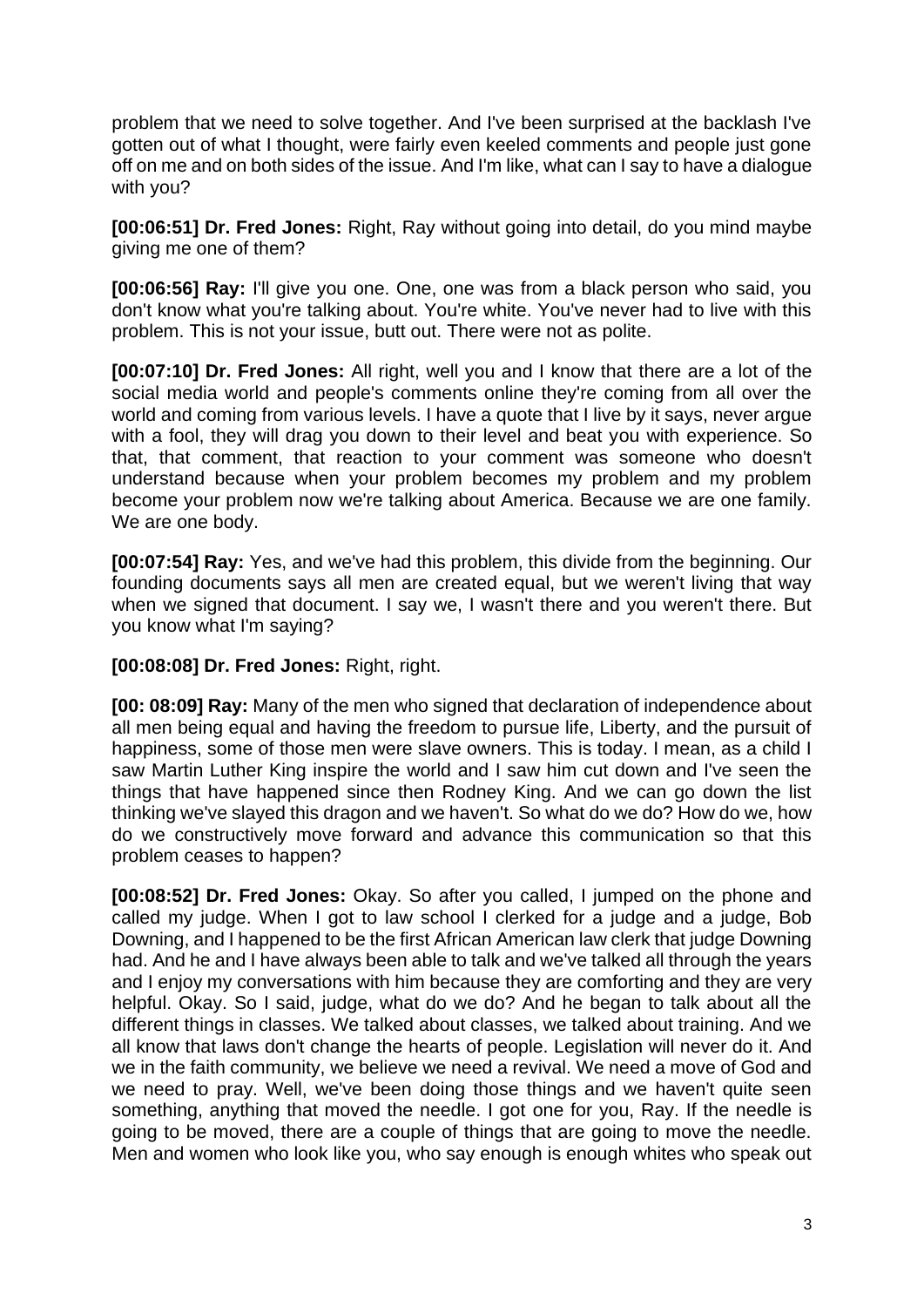and speak up and say this is not right and when that begins to happen more as it is now.

I saw a post on social media that says we don't need more videos. This, this little gizmo here has been my lifesaver. This is my shotgun, if you will. This is my rifle, if you will, the video button. Because what that does is put before America an image that can no longer be erased, no longer be explained and no longer be expunged from our minds. We lay down at night and we got that image. I close my eyes. I watched something and they said, close your eyes and imagine eight minutes, five minutes, three minutes on the concrete. And so what's changing now is our white brothers and sisters who was saying enough is enough and what has to happen? The conversation has to change. I love what you said, your quote, Loretta loves it. Change your words, change your world. Here's the deal. The issue is not black and white. The issue is evil in the hearts of some people, period. That's the real issue. That's the real issue. And I love America. I love all people and I know, I love what one of my buddies says to me, Burt Robinson. Burt is a lawyer, and he was a professor, he was a Sunday school teacher, I used to cut his grass. Burt had a quote that I love to this day. He says this, all people are no damn good period. He said, all people are no good. You know? And so apart from the saving grace of Christ, we as Christians believe, and according to the saving grace of whatever religious belief that you the person choose to believe. That's where, that's where our value come. But all people are ultimately no good. So we just have to get to the part of salvation, redemption that can help us do things to make a difference.

**[00:12:35] Ray:** What you said about the problem being the evil in the hearts of people. That is, that seems so central because my thoughts on any of this before probably ran along the lines of, well that's evil what was done to that person. But it was done because the person who did it was evil, not because the victim was African American. And I see now that often it's African Americans are targeted because of the color of your skin, which is insane to me. I think, how do we live in a world where anybody still believes that is even within the bounds of reason.

**[00:13:15] Dr. Fred Jones:** Ray, unfortunately, it is. The other day I, my neighbor across the street had a car horn that was going off for the sake of the conversation. I'm going to talk in terms of race. My wife and I went out, I looked out the window to see what was going on and we live in a nice neighborhood, nice neighborhood, okay, whatever. And so I looked at my neighbors to the right and it happened to be two white gentlemen. They came out and they were looking to see what was going on and I went over and spoke to them. I said, Hey guys, I think the car over to the house right across the street is where the horn is going off. I said, you guys will stay out here. I'm going to go knock on the door. And it was daylight. I don't know if it was five o'clock or four o'clock. So they stood there for a moment. Loretta stood in front of our house and all the houses kind of close together. I knock on the door Ray and nobody answered. And all of a sudden as I was knocking the two people who were living there pulled up, the wife and the husband appeared to be and they happened to be white. And I'm here knocking on the door to see what was going on with the car. That gentleman who was sitting in the passenger seat of that vehicle, I do not know what he was doing. I do know not do not know what he was reaching for, but as the wife pulled up into the driveway, I'm standing in front of his door, he began to reach under his seat and I was like, Oh. And the two quite gentlemen to the right of me, they zoomed inside of their house. They were gone, I looked and they were gone. There was no witnesses there.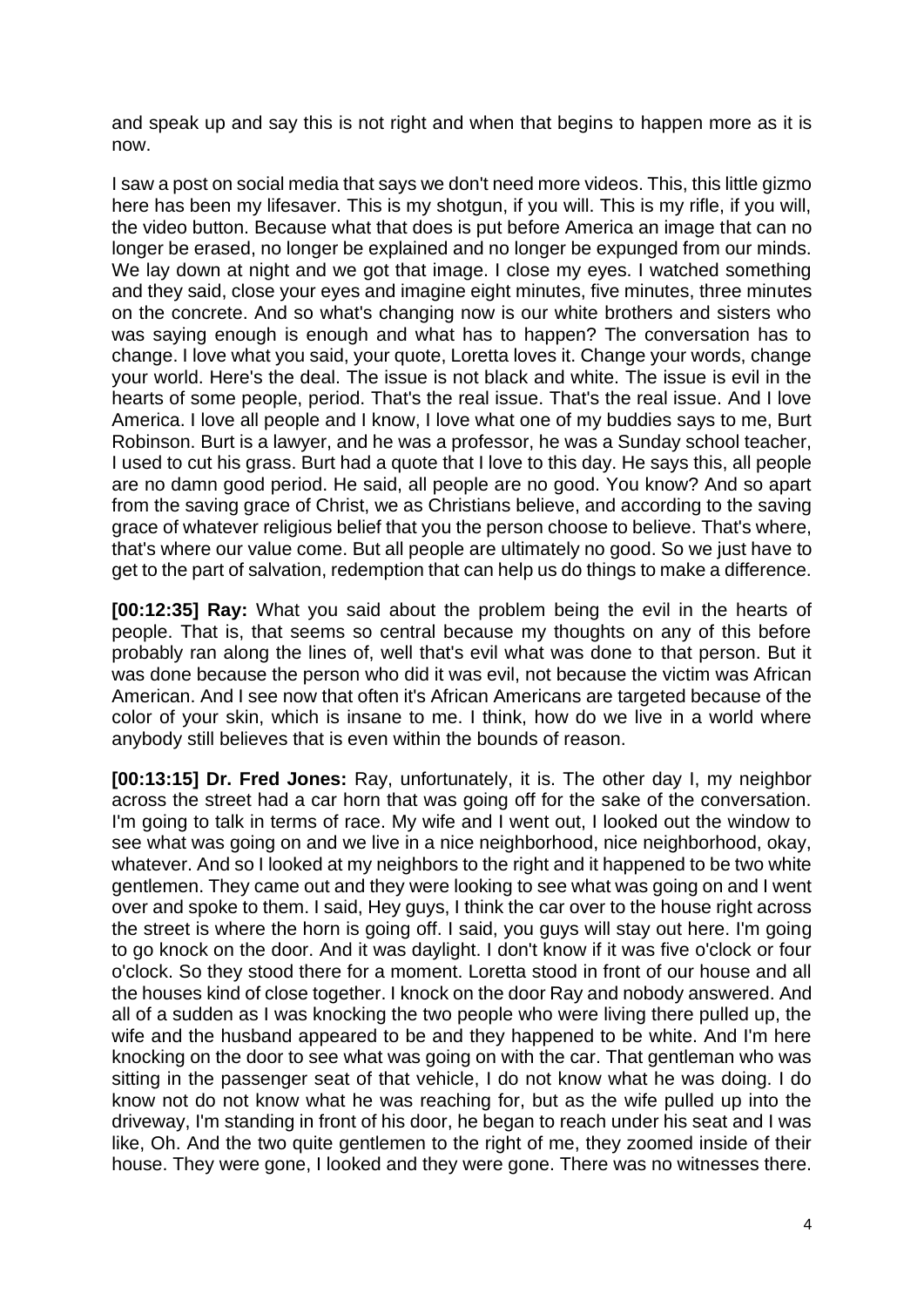It would have been just be the Loretta. But then the wife and the gentleman got out and they, they went on in to the house and I said, this your car, something's going on here. So it's still happening. But a lot of times these people have been in denial and therefore when you get these video clips you get to kind of get a real glimpse of what's going on. Video has become, the voice. Video has become the voice of the voiceless.

**[00:15:26] Ray:** Do you think that if these officers are prosecuted and tried for murder, that will be a step in the right direction? Will that solve anything? I mean it needs to happen because clearly what they did was wrong. That means it's clear what happened. So I'm not, I'm not calling that into question, I'm just saying, is that going to help us?

**[00:15:49] Dr. Fred Jones:** Ray, that would absolutely help us because for so long we have, not seeing any. Okay, the case in Georgia where the young man was out supposedly jogging. And the father and the son went out and got their guns and came back and killed him. It was like two months before for those people. That was a long time before they were even charged and or arrested. It's like there had to be a whole petition to even get them charged and arrested. So we've seen a few more offices charged, but we haven't gone from charged to convicted.

**[00:16:27] Ray:** Yeah. We need to go from charge to convicted.

**[00:16:30] Dr. Fred Jones:** Yeah, yeah, yeah.

**[00:16:32] Ray:** It must happen.

**[00:16:33] Dr. Fred Jones:** Yes, because what happened, what we saw there in Minnesota, it was just murder in the streets and right before our eyes. And I think that all of them, all of them who was standing by there was as guilty as the person who was doing it. So they should be charged as well, is my opinion.

**[00:16:53] Ray:** I mean, I posted something like that online and I got attacked by about that saying, well, you can say that it's easy for you to say you weren't standing there facing men with guns. And my response is, no, I wasn't. But I pray to God that if I was, he would give me the courage to step forward anyway. We can't, as a free society, we can't allow law enforcement to murder citizens in the street. We can't just stand by and let that happen.

**[00:17:26] Dr. Fred Jones:** There's a reason why it has been happening as long as it has been and it's a real simple reason. Dead witnesses don't talk period. If I may be just 100% real and I would love to just talk a little bit more about what actions need to be taken. I'm almost afraid to go for a walk in my neighborhood. No, not almost afraid, I'm afraid. My wife, I wanted to go out for a walk in the park today and she said, I'm going with you. My wife, to a large extent is my body guard because I'm seeing a little different with, with her, but it's a tough narrative, but here's what has to happen. Accountability. We've got to hold our officers accountable. I know they have a tough job and I respect their jobs, family members that are police officers, but we gotta have a little bit more accountability and that accountability, we just can't say I backed the blue and to hell with the Bible.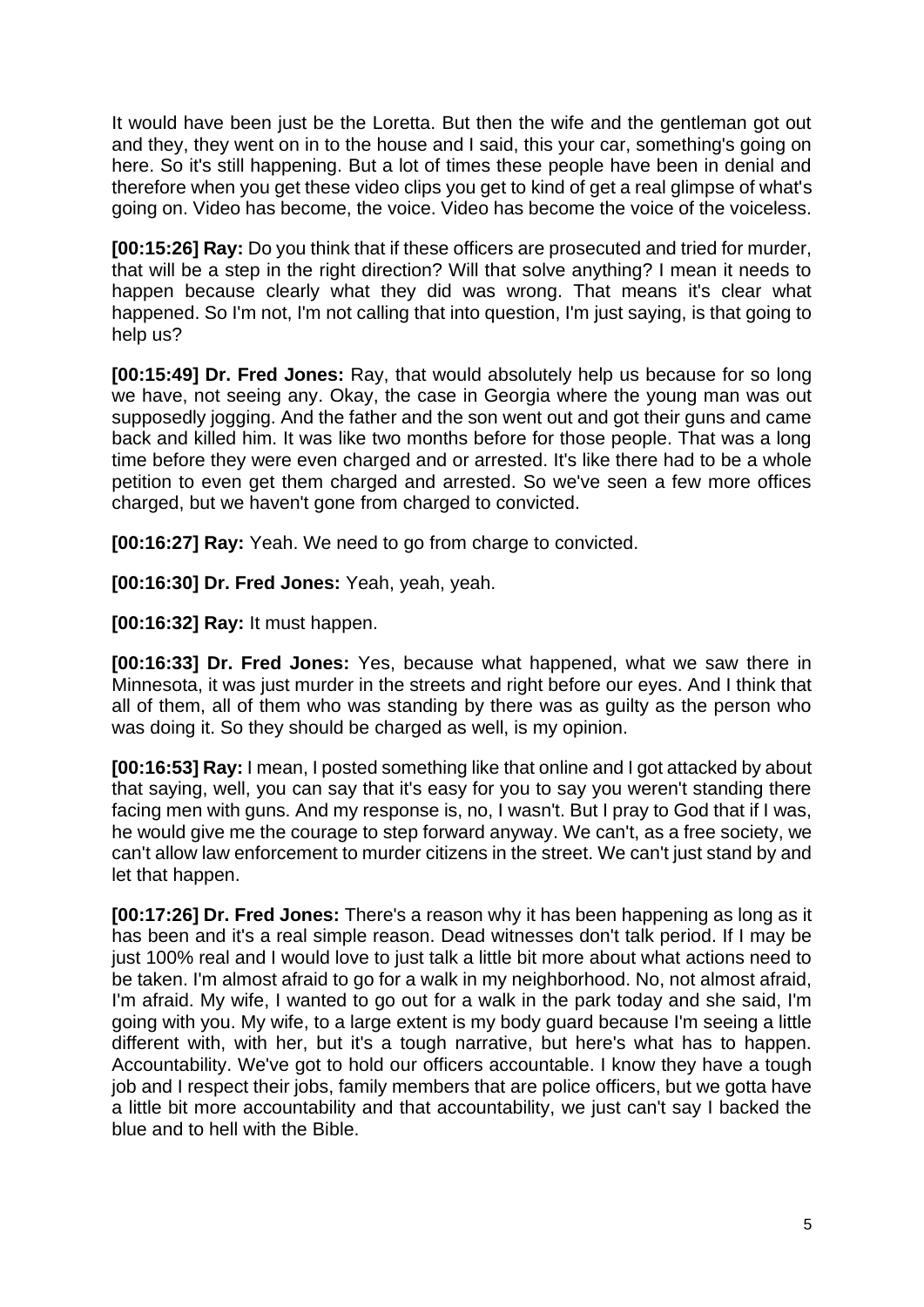**[00:18:31] Ray:** That's, that's right. And having law enforcement members in my family, I know that on every police force there are troublemakers who probably should not be wearing a badge. Certainly should not be wearing a gun. And the other officers know who those people are.

**[00:18:48] Dr. Fred Jones:** Yeah, that's true.

**[00:18:50] Ray:** And those other officers are also accountable.

**[00:18:53] Dr. Fred Jones:** That's true.

**[00:18:54] Ray:** Keeping those people under control. When they see them about to step over the line, it's their duty to stop that. That officer that stood by, and I don't know if you notice when you watched that video, the officer who stood by and wouldn't look at his partner as he murdered George Floyd. He wouldn't look.

**[00:19:14] Dr. Fred Jones:** The opposite of love is not hate, it's indifference. The officer wanted to be indifferent. He just wanted to let whatever's happening. Who's going to ignore her and let it be. That's the ugly part, but accountability, we've got to have more accountability. Grand juries, DA's, and more DA's, and more sheriffs, and more law officers are speaking out. And I think they need to, for the sake of the integrity of law enforcement, for all people that will move the needle. That's the key.

Behavior, we have to behave in accordance to what we believe. We say God bless America. We want God to bless America and all who within it. And we, we, we talk about our Christian faith and you've heard me share a little of my story. I've had my struggles, but I've been intentional about addressing them in a way that I could love everybody and be at peace with everybody. But the thing is so, the thing that makes me hope less when I feel that at times is when the faith community that I have given my life to writes me a blank check or a bouncing check. If I were to go to church this Sunday morning and I was in a mixed congregation and my pastor minister, they lives message and he or she did not acknowledge that. Matter of fact, I looked at a couple of messages on television. I said, that message is not relevant to me today. I'm not listening to that. You know? When our faith community began to really behave in accordance with what they say they believe, then we can have some change. But we cannot, we cannot use our Christianity to advance our political agenda, our corporate agenda, or any agenda and not be consistent with it. Because that really puts the dagger in my heart as a man. Because for a long time I had no faith in the government. I mean, Ray it's been only within the last 10 years that I've been really active to some extent and have any trust in the legal system. I'm a lawyer, but I just went to school to get the degree to appreciate the process. But my hope and my trust of anything changing has been in Jesus. And when I hear a man like you talk about Jesus and when I hear you the way you've bridged it into your business and the way you talk faith, I gravitate to that. And I hold on to that because I know that that man has a heart that's going to be somewhat fair towards me as opposed to Democrat, Republican, left, right, blue, Brown, it's behavior.

**[00:22:23] Ray:** Do you think this has anything to do with people having been locked down for the Coronavirus? Has this caused, has this kind of pushed certain issues to the surface?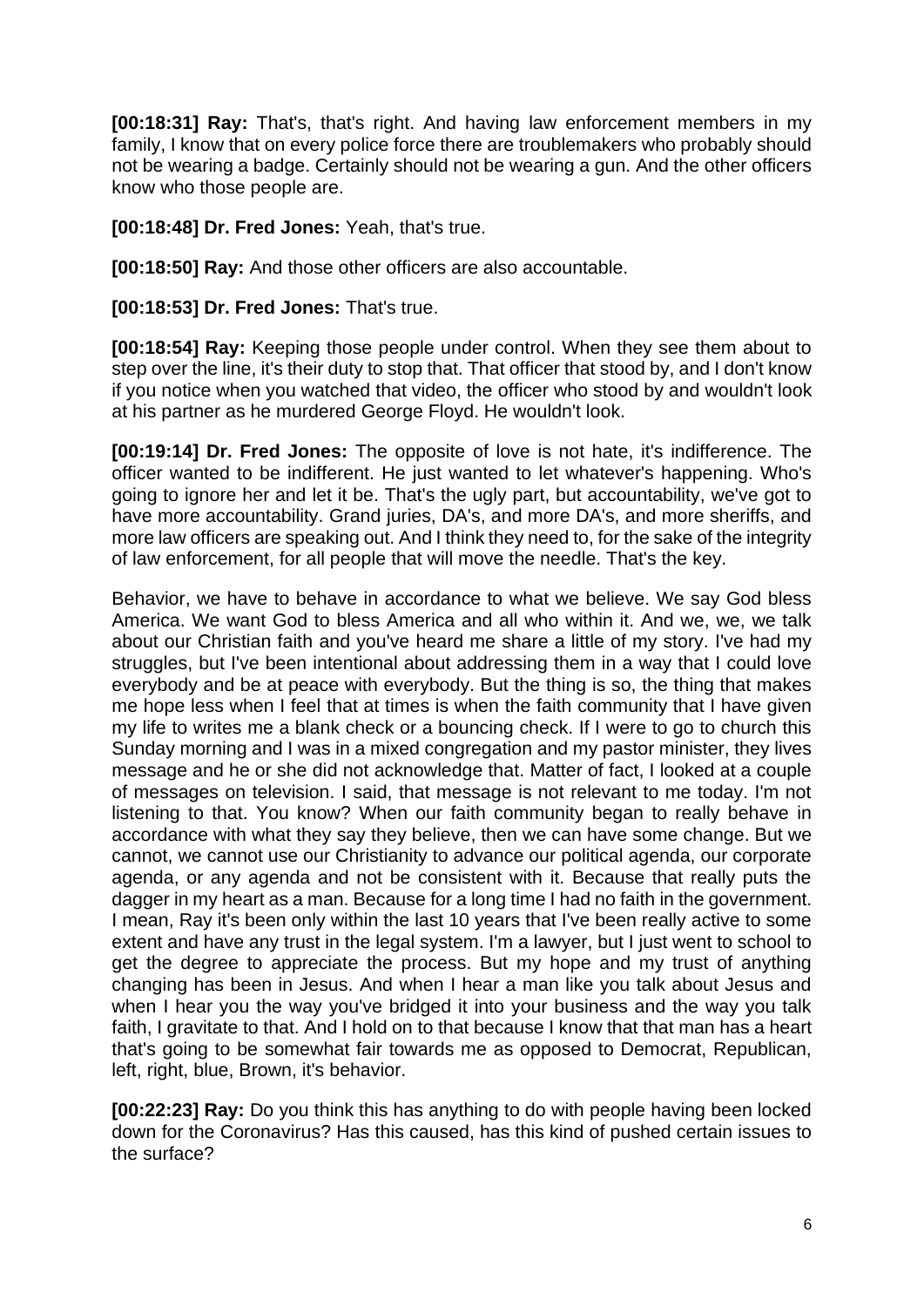**[00:22:36] Dr. Fred Jones:** I don't think the police, the incident and that we've been referencing has anything to do with the Coronavirus. No, this has been happening for years and years and years in Texas and Georgia. No, it probably, I don't see where that really had an effect that the city, the scenario and Minnesota is one that plays out too often and no cameras have been around. No cameras have been around. And I think when we see, I lived in Baton Rouge for a long time. I was in Louisiana and, and this was about five or six years ago. No, about four or five years ago, officer had a male down, pinned to the ground, took his gun out and shot him at gunpoint while he had the man down on the ground and he was acquitted. He's already had him seized, tied, contained, pulled out his pistol, bam, shot him on the ground.

**[00:23:36] Ray:** How does that happen?

**[00:23:38] Dr. Fred Jones:** It happens when white people who see it don't think it's murder. And if whites don't call it murder, and if we say things like, well, you don't know what happened before the video started and we don't, and that's fair.

**[00:24:00] Ray:** I don't know what happened before the video started. A man with his knee on some other man's neck on the ground is that man begs for his life.

**[00:24:09] Dr. Fred Jones:** Yeah. Yeah. The thing about that was so hard is it's my understanding. He was crying out for his mother and his mother had been dead for about three years. His mother was dead, already dead. He was crying to his dead mother for help. That's, that was the hard part. You know?

**[00:24:33] Ray:** That's a story we hear about soldiers on the battlefield who are dying for their mothers. So this is the same thing. This is a war. This is a battle, but it's not a war between, it's not, we don't war with flesh and blood.

**[00:24:57] Dr. Fred Jones:** Yeah, yeah, yeah, yeah.

**[00:25:00] Ray:** I'm not, I'm not ignoring the human cost. That's got me outraged. But this is a war of principalities and powers of good versus evil. And I'm saying that was murder. I mean, I've seen lots of TV shows and movies where people were shot and killed, but I'm deeply disturbed and I watched murder on social media and some people are arguing that it's okay.

**[00:25:25] Dr. Fred Jones:** Right, right, right. Well, we remember. Okay, here's a problem we have in America. Our love and loyalty for our flag is greater than our love and loyalty for our faith.

**[00:25:44] Ray:** That's a problem.

**[00:25:46] Dr. Fred Jones:** That's a problem. Some are more outraged over what athletes did in protest as opposed to the kneeling on that man's neck.

**[00:26:00] Ray:** Well, I think now, I mean I'm not the only white person who's saying, this is wrong. This has got to stop. We need to wake up. If there was ever a question, if now we stand by and let this continue, we're just as guilty as the man with his knee on somebody else's neck.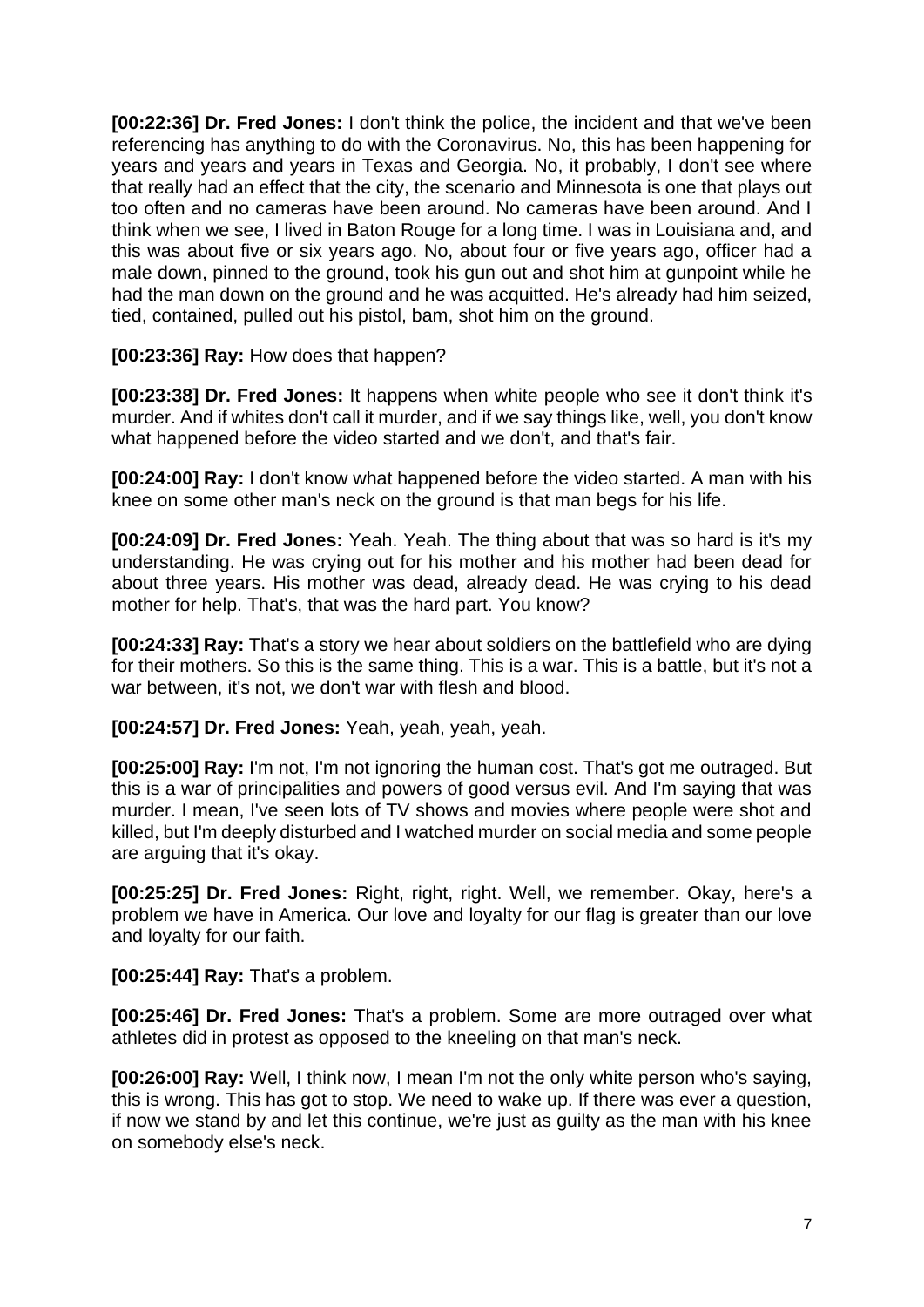**[00:26:20] Dr. Fred Jones:** I would venture to say this, I will watch this case play out and if all of those offices are acquitted, I hesitate to say what I would think. We need to redo our legal system.

**[00:26:40] Ray:** If that happens. I'm out of answers right now. I don't know. If that happens, I don't know what to do. I know we can't let that happen. We've got to be vocal and speak up and exercise our rights as citizens of this country to say, we see what happened here. This is murder. It must be dealt with accordingly. Any other outcome is unacceptable.

**[00:27:06] Dr. Fred Jones:** This is true. This is true. But I think we're on a path in a good direction. I really do. Okay. You didn't have to call me. You didn't have to to have this conversation, but you chose to have a conversation about it. And I think that that in it of itself is a move in definitely the right direction. And I'm not of course speaking for all black people or anything of that sort, but one of the things we know how to survive, we know how to love, we know how to forgive. We know we are a resilient people as just as a people. Okay. And we know how to keep that faith and go forward. And so I'm excited about what's happening. I think we're living in some of the best days of this country because I think we no longer can explain or excuse the evil that is facing us.

**[00:27:58] Ray:** So how do we as believers walk through this situation and let our faith lead the way? Let the spirit fill up this space?

**[00:28:08] Dr. Fred Jones:** We do things like you are doing and let me tell you the impact of what you're doing. Cause sometime we do stuff and we don't really see how impactful it is. I'm in a Ray Edwards coaching program, Ray Edwards is my copywriting coach. More than that, he's gotten to be a friend and somebody that I believe in. Since being in there, working with you and having you as a person that is helping me with my business, I've been able to connect with other people that's been able to help me structure and design and grow my business.

So as leaders, when you produce and create an atmosphere where people different from, you can feel safe, where they can come in and soar and grow and then build relationships with other people in that community. That's a grand slam. Larry Glover, I work with Larry. We're growing for in friendship and business. He shared with me his story. And his story is powerful. Leslie Nafus. I mean, I could go on and on. Doug Pew, these people are phenomenal. I mean, there are many more. I just named a few. Alicia. I'm able to talk with them. They call me. I feel them. They feel me. And us growing together in life and being able to have this conversation without ignoring it. The thing that really hurts is when people say God is color blind, he doesn't see color. That's not a good statement to somebody whose color has been used against them. Okay. The color. Yeah. Yeah. So that's, that's not a good one, but you can, you can make a difference, right? But just continue to do the things you're doing. And, and I'm saying that because you probably don't know how impactful your mastermind is. Sometime we, we got into the mastermind thinking, okay, we're gonna do this or we're gonna do that? But since I've been in your mastermind, Oh my God, I've gone through hell two or three times, but.

**[00:30:33] Ray:** I'm sorry. Those are my bad days.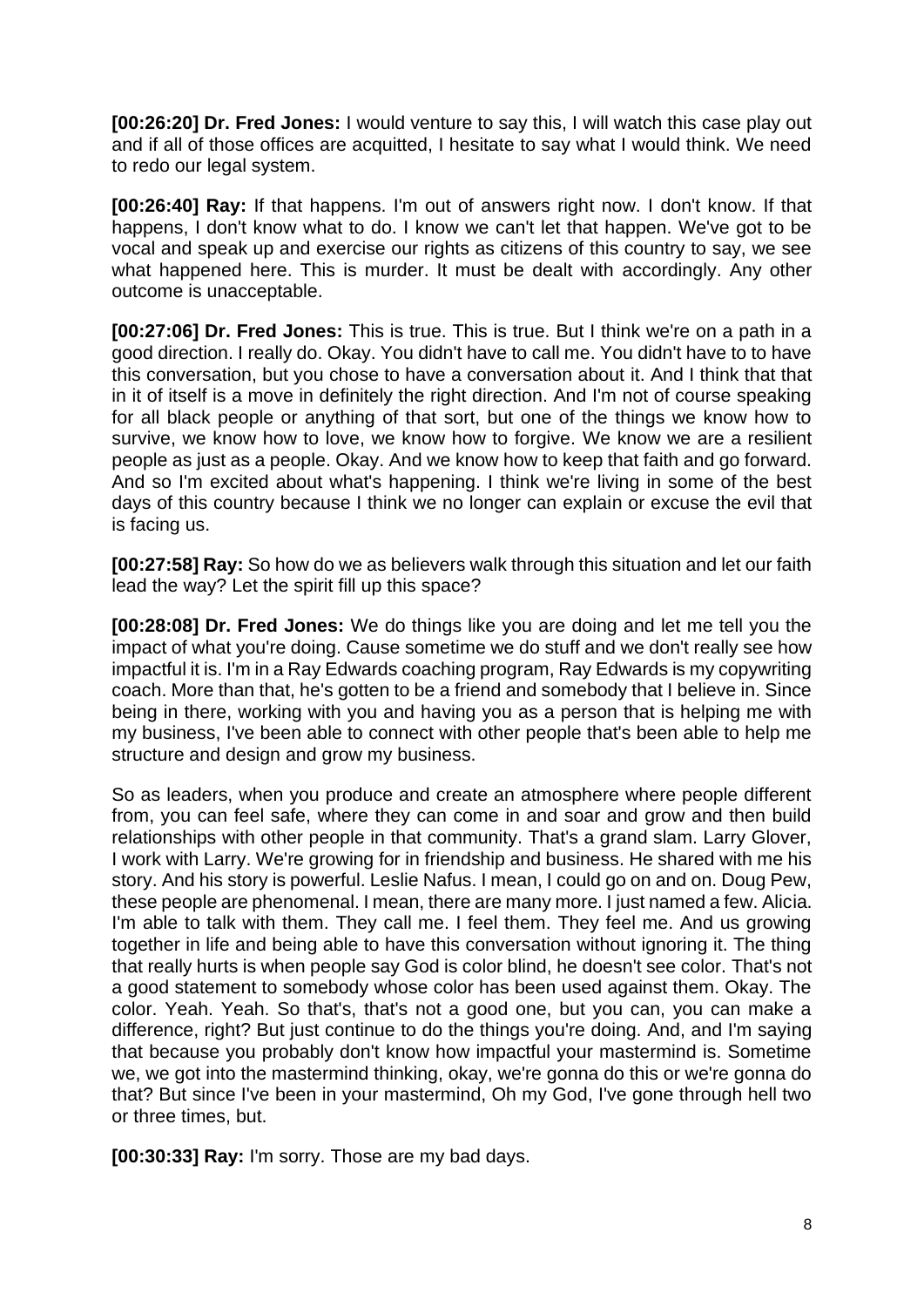**[00:30:35] Dr. Fred Jones:** No, no, no, no, no. Without hell, you can't appreciate heaven. When I first met you, I was in Nashville, Tennessee and a cliff Ravenscraft and we was at a break and I was single. I wasn't married and so Cliff Ravenscraft spoke, and he said, where are you going to be in 90 days? Where do you want to be in a year? Something like that. I said, I want to be married and I want to buy a house. Number one, since I've been in your program, I've gotten married, my wife is here with me now and we're scheduled to close on our house in about two weeks. That's fantastic. Now that's just those things, but my life has been centered. I have a family and my whole world has been elevated as a result of being connected with you. I think those are the kind of things that help bring about a change. Being willing to have the conversation and creating an environment where people can feel safe and discuss things and have different views or different ways of seeing things without feeling threatened or challenged.

**[00:31:42] Ray:** Well, I feel honored to have you in the group. I feel honored to have you as a friend. I'm honored to know you and Loretta and this situation makes me both sad and angry and also it, it brings me to life. It makes me feel like, well there's, we've got work to do as people who believe in the power of love and grace. It's time for us to step up and show love and grace and courage, which means stepping up and speaking when it's uncomfortable and when it's scary, whether it's on the street, when someone's being harmed. I mean, this seems so small and so trivial, but to be totally transparent, I was a little nervous about if we have this conversation, I publish it is there going to be backlash. And I realized, yeah, there probably will be. But that just exposes more of the evil, not the people, but the evil thinking and spirit behind these crimes. And the only way for us to get rid of this is to flesh it out of the darkness into the light so it can be exposed for what it is. So we can start to live up to the ideals that our country was founded on.

**[00:32:59] Dr. Fred Jones:** We've got to help people understand that piercing the blue veil, we can't call wrong, right? And expect our nation to stand. You can't, you can't call wrong, right? You can't do that, and teach your children to have a quality of life that's going to be consistent. What's happening now is a lot of the children of young peoples who look like you are asking questions about this and we no longer can just rationalize and put it away. And when we began to do the accountability thing, and when we began to sit down at our tables and not put our views in a closet, we got to come out and say it. We've got to come out and call it out for what it is and go from there. But like I said though, it's, it's, it's a great day. It's a lot going on now. But I think we're going to see something different here. And the voice of the hopeless is now being heard. I don't agree with the rioting and destruction of property. No, no, but legal protest, legitimate protest is what the first amendment is all about.

**[00:34:14] Ray:** Yes. Civil protest I'm with you. That's all I have to say about that. Destroying property and hurting people.

#### **[00:34:25] Dr. Fred Jones:** No.

**[00:34:27] Ray:** It's standing up and voicing your opposition to a wrong, it's clearly been done and being done and is not our right. It's our responsibility.

**[00:34:36] Dr. Fred Jones:** And at the family tables and at the dinner tables, all people have to bring this conversation out and we have to stand up and speak out to family